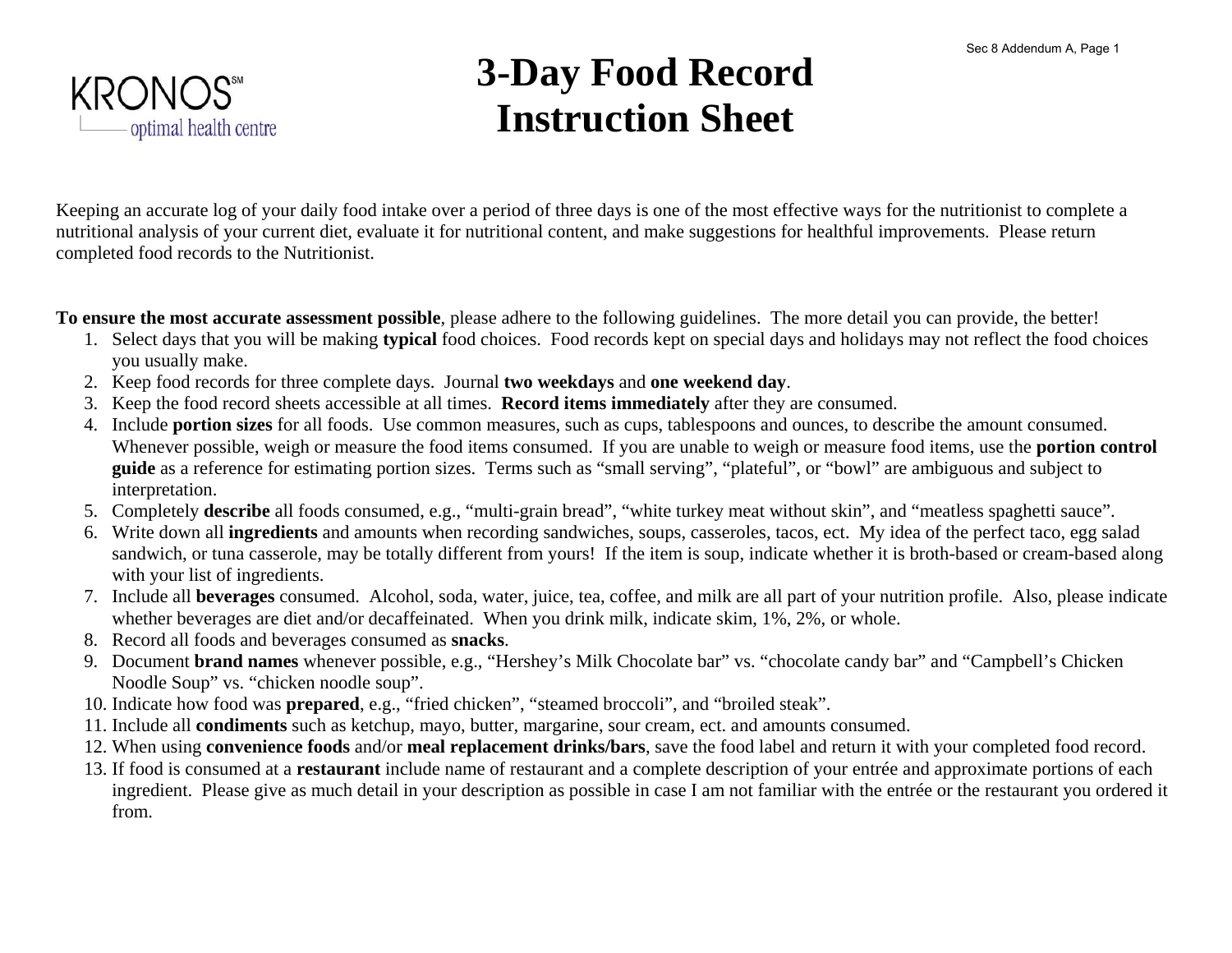# **Food Record Sample**



| Office Use Only-REE _________ Calories of Exercise/Day _________ Trainer __________________________ |          |                                                                                                                                |                                                                       |                                                                                   |                                   |                                       |           |
|-----------------------------------------------------------------------------------------------------|----------|--------------------------------------------------------------------------------------------------------------------------------|-----------------------------------------------------------------------|-----------------------------------------------------------------------------------|-----------------------------------|---------------------------------------|-----------|
| Date:                                                                                               | Location | Food                                                                                                                           | Portion                                                               | Condiment                                                                         | Portion                           | <b>Beverages</b>                      | Portion   |
| <b>Breakfast</b>                                                                                    | Home     | • 1 bowl Grapenuts cereal                                                                                                      | $2/3$ cup                                                             | • sugar                                                                           | $1$ tsp.                          | • Skim milk                           | 8 fl. oz. |
| Time: 6:00 a.m.                                                                                     |          | • 1 slice toast                                                                                                                |                                                                       | • peanut butter                                                                   | 2 tsp.                            | • Orange juice                        | 6 fl. oz. |
| <b>Snack</b>                                                                                        |          | Apple                                                                                                                          | 1 small                                                               |                                                                                   |                                   | • Water                               | 6 fl. oz. |
| Time:                                                                                               |          |                                                                                                                                |                                                                       |                                                                                   |                                   |                                       |           |
| Lunch<br>Time: 12:30                                                                                | Home     | · Skinless chicken breast, grilled<br>• Green beans, steamed<br>• Whole-gain bread<br>• Spinach salad<br>• Fresh tomato slices | 6 oz.<br>1 cup<br>2 slices<br>1 cup<br>5                              | • Brown mustard<br>• Shedd's Spread<br>margarine<br>• Non-fat Italian<br>dressing | 1 Tbsp<br>1 Tbsp<br>1 Tbsp        | $\bullet$ Skim milk<br>• Orange juice |           |
| <b>Snack</b>                                                                                        |          |                                                                                                                                |                                                                       |                                                                                   |                                   |                                       |           |
| Time:                                                                                               |          |                                                                                                                                |                                                                       |                                                                                   |                                   |                                       |           |
| <b>Dinner</b><br>Time: 6:00 p.m.                                                                    | Sidneys  | · Dinner salad (mixed greens, veggies)<br>• Pasta with marinara sauce<br>• Asparagus<br>• Sourdough bread                      | 1 <sup>1</sup> / <sub>2</sub> cups<br>2 cups<br>$1/3$ cup<br>3 slices | • Ranch dressing<br>• Butter                                                      | 3 Tbsp<br>2 foil-wrapped<br>cubes | • White wine                          | 6 fl. oz. |
| <b>Snack</b><br>Time: 10:00 p.m.                                                                    |          | Banana                                                                                                                         | 1 small                                                               |                                                                                   |                                   |                                       |           |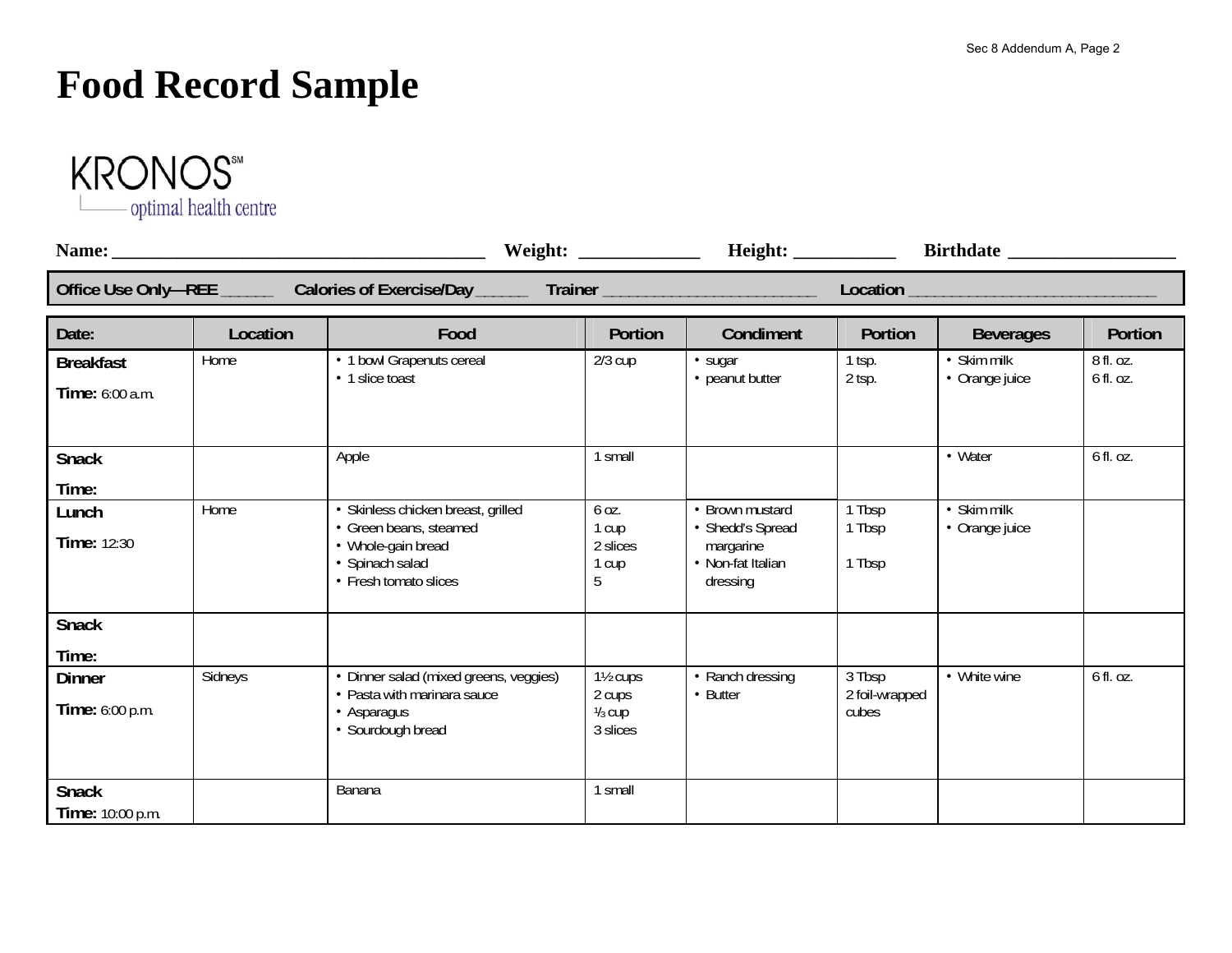#### Food Record, Date:

**Please read instructions before starting.** 



Name: Name: Neight: Height: Birthdate: Birthdate:

| <b>Office Use Only</b>          | REE:     | <b>Calories of Exercise/Day:</b>                                                                                                                                                                                                                                                                                               | Body Fat %:   | <b>Lean Mass:</b> | Location:<br>Trainer: |                 |               |  |  |
|---------------------------------|----------|--------------------------------------------------------------------------------------------------------------------------------------------------------------------------------------------------------------------------------------------------------------------------------------------------------------------------------|---------------|-------------------|-----------------------|-----------------|---------------|--|--|
| <b>Meal</b>                     | Location | <b>FOOD</b>                                                                                                                                                                                                                                                                                                                    | <b>Amount</b> | <b>CONDIMENT</b>  | <b>Amount</b>         | <b>BEVERAGE</b> | <b>Amount</b> |  |  |
| <b>Breakfast</b><br>Time:       |          |                                                                                                                                                                                                                                                                                                                                |               |                   |                       |                 |               |  |  |
|                                 |          |                                                                                                                                                                                                                                                                                                                                |               |                   |                       |                 |               |  |  |
| <b>Snack</b><br>Time:           |          |                                                                                                                                                                                                                                                                                                                                |               |                   |                       |                 |               |  |  |
| Lunch<br>Time:                  |          |                                                                                                                                                                                                                                                                                                                                |               |                   |                       |                 |               |  |  |
|                                 |          |                                                                                                                                                                                                                                                                                                                                |               |                   |                       |                 |               |  |  |
| <b>Snack</b><br>Time:           |          |                                                                                                                                                                                                                                                                                                                                |               |                   |                       |                 |               |  |  |
| <b>Dinner</b><br>Time:          |          |                                                                                                                                                                                                                                                                                                                                |               |                   |                       |                 |               |  |  |
|                                 |          |                                                                                                                                                                                                                                                                                                                                |               |                   |                       |                 |               |  |  |
| <b>Snack</b><br>Time:           |          |                                                                                                                                                                                                                                                                                                                                |               |                   |                       |                 |               |  |  |
| <b>Portion Control</b><br>Guide |          | $\frac{1}{4}$ cup = golf ball $\frac{1}{2}$ cup = tennis or racquet ball 1 cup = small fist 1 oz. = one handful or matchbox 4 oz. fish filet = eyeglass case<br>3 oz. portion of cooked meat = a deck of playing cards or cassette tape 1 teaspoon = quarter or tip of your thumb 3 teaspoons = 1 tablespoon 8 fl. oz. = 1 cup |               |                   |                       |                 |               |  |  |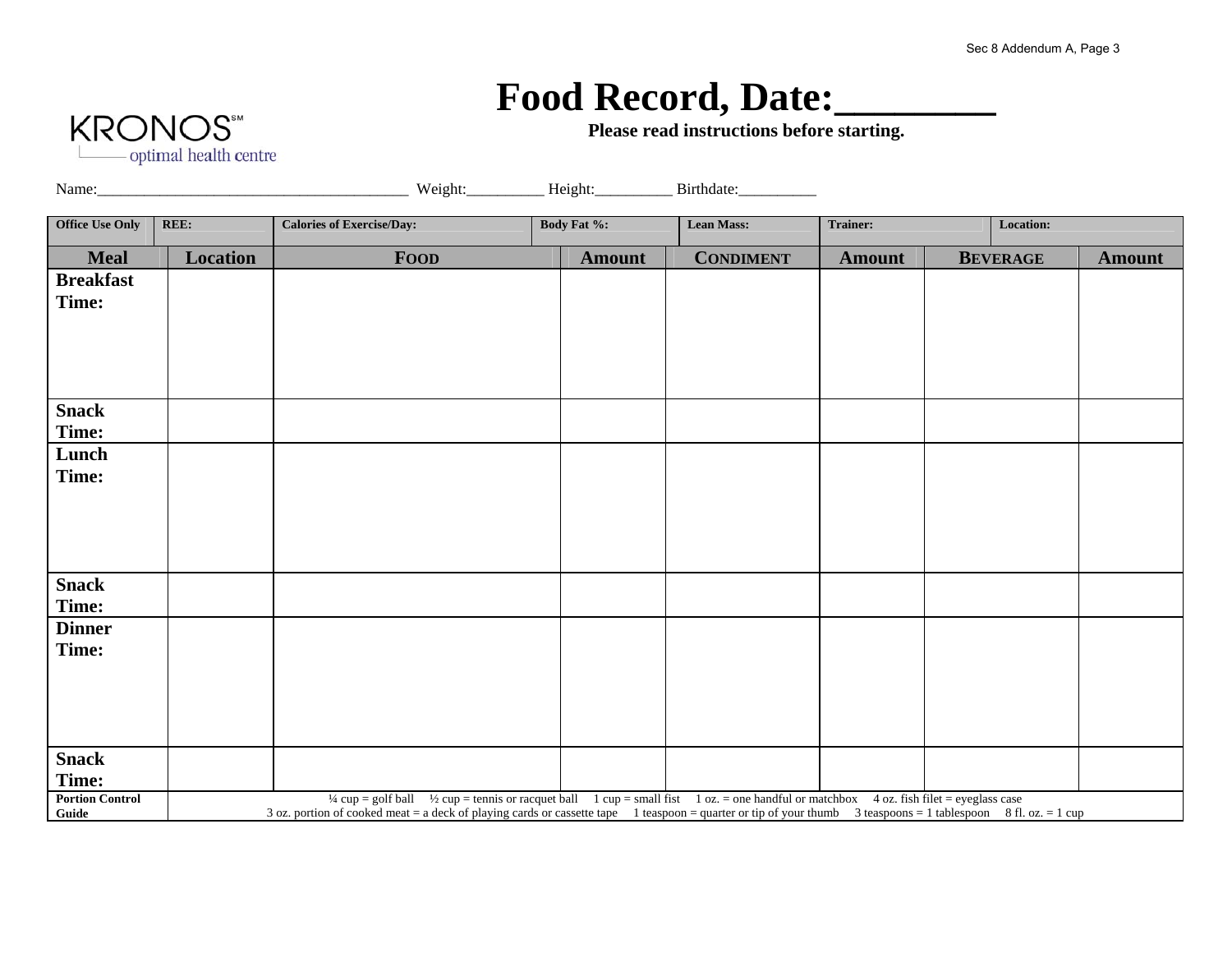# Food Record, Date:

**KRONOS** - optimal health centre

**Please read instructions before starting.** 

Name: Name: Neight: Height: Birthdate: Birthdate:

| <b>Office Use Only</b>          | REE:            | <b>Calories of Exercise/Day:</b>                                                                                                                                                                                                                                                                                               | <b>Body Fat %:</b> | <b>Lean Mass:</b> | <b>Trainer:</b> |  | Location:       |               |  |  |
|---------------------------------|-----------------|--------------------------------------------------------------------------------------------------------------------------------------------------------------------------------------------------------------------------------------------------------------------------------------------------------------------------------|--------------------|-------------------|-----------------|--|-----------------|---------------|--|--|
| <b>Meal</b>                     | <b>Location</b> | <b>FOOD</b>                                                                                                                                                                                                                                                                                                                    | <b>Amount</b>      | <b>CONDIMENT</b>  | <b>Amount</b>   |  | <b>BEVERAGE</b> | <b>Amount</b> |  |  |
| <b>Breakfast</b>                |                 |                                                                                                                                                                                                                                                                                                                                |                    |                   |                 |  |                 |               |  |  |
| Time:                           |                 |                                                                                                                                                                                                                                                                                                                                |                    |                   |                 |  |                 |               |  |  |
|                                 |                 |                                                                                                                                                                                                                                                                                                                                |                    |                   |                 |  |                 |               |  |  |
|                                 |                 |                                                                                                                                                                                                                                                                                                                                |                    |                   |                 |  |                 |               |  |  |
|                                 |                 |                                                                                                                                                                                                                                                                                                                                |                    |                   |                 |  |                 |               |  |  |
|                                 |                 |                                                                                                                                                                                                                                                                                                                                |                    |                   |                 |  |                 |               |  |  |
| <b>Snack</b>                    |                 |                                                                                                                                                                                                                                                                                                                                |                    |                   |                 |  |                 |               |  |  |
| Time:                           |                 |                                                                                                                                                                                                                                                                                                                                |                    |                   |                 |  |                 |               |  |  |
| Lunch                           |                 |                                                                                                                                                                                                                                                                                                                                |                    |                   |                 |  |                 |               |  |  |
| Time:                           |                 |                                                                                                                                                                                                                                                                                                                                |                    |                   |                 |  |                 |               |  |  |
|                                 |                 |                                                                                                                                                                                                                                                                                                                                |                    |                   |                 |  |                 |               |  |  |
|                                 |                 |                                                                                                                                                                                                                                                                                                                                |                    |                   |                 |  |                 |               |  |  |
|                                 |                 |                                                                                                                                                                                                                                                                                                                                |                    |                   |                 |  |                 |               |  |  |
| <b>Snack</b>                    |                 |                                                                                                                                                                                                                                                                                                                                |                    |                   |                 |  |                 |               |  |  |
| Time:                           |                 |                                                                                                                                                                                                                                                                                                                                |                    |                   |                 |  |                 |               |  |  |
| <b>Dinner</b>                   |                 |                                                                                                                                                                                                                                                                                                                                |                    |                   |                 |  |                 |               |  |  |
| Time:                           |                 |                                                                                                                                                                                                                                                                                                                                |                    |                   |                 |  |                 |               |  |  |
|                                 |                 |                                                                                                                                                                                                                                                                                                                                |                    |                   |                 |  |                 |               |  |  |
|                                 |                 |                                                                                                                                                                                                                                                                                                                                |                    |                   |                 |  |                 |               |  |  |
|                                 |                 |                                                                                                                                                                                                                                                                                                                                |                    |                   |                 |  |                 |               |  |  |
|                                 |                 |                                                                                                                                                                                                                                                                                                                                |                    |                   |                 |  |                 |               |  |  |
| <b>Snack</b>                    |                 |                                                                                                                                                                                                                                                                                                                                |                    |                   |                 |  |                 |               |  |  |
| Time:                           |                 |                                                                                                                                                                                                                                                                                                                                |                    |                   |                 |  |                 |               |  |  |
| <b>Portion Control</b><br>Guide |                 | $\frac{1}{4}$ cup = golf ball $\frac{1}{2}$ cup = tennis or racquet ball 1 cup = small fist 1 oz. = one handful or matchbox 4 oz. fish filet = eyeglass case<br>3 oz. portion of cooked meat = a deck of playing cards or cassette tape 1 teaspoon = quarter or tip of your thumb 3 teaspoons = 1 tablespoon 8 fl. oz. = 1 cup |                    |                   |                 |  |                 |               |  |  |